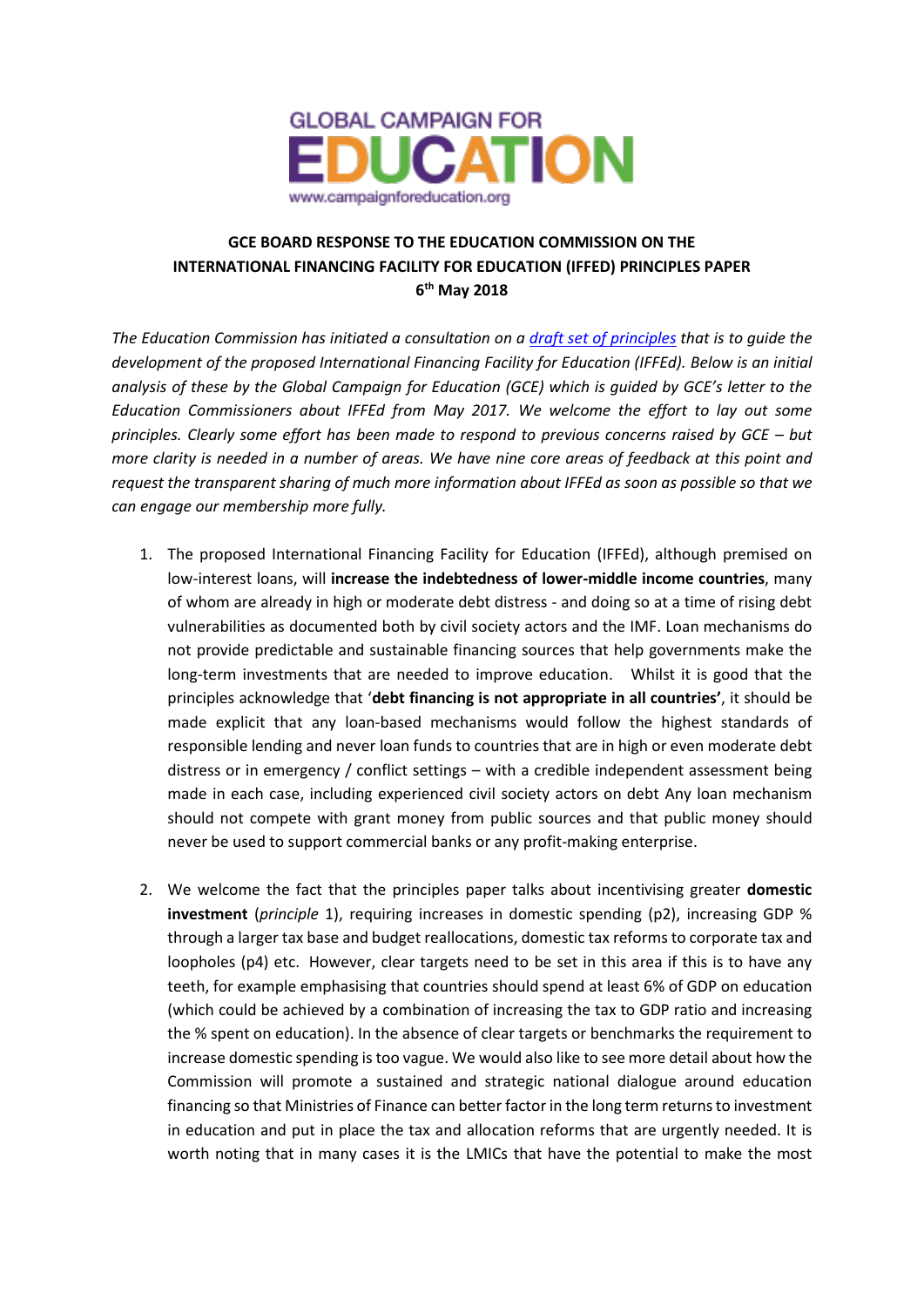dramatic increases to education financing through making progressive tax and allocation reforms.

- 3. We remain concerned about the Commission **introducing new criteria and indicators** for when they would approve a country's proposal. Although there is apparently support for using existing mechanisms such as GPE endorsed education sector plans, this is not stated unequivocally and some points in the principles are in tension with this. It is particularly problematic to refer to 'results-based approaches' (*principle 2*) which are so unproven in the education sector and 'tangible improvements in learning' (p11), as these go beyond the GPE's existing funding model. The statement that 'IFFEd funding should encourage performance, inclusion and innovation principles outlined in the Education Commission report' (p5) makes it sound like IFFEd intends to impose a whole new set of conditions rather than being based on the internationally agreed Education 2030 agenda and countryled education sector plans. Indeed, the principles refer to IFFEd having its own results framework based on alignment, proportionality, evaluability and accountability (p11). This is in direct tension with using the existing frameworks, mechanisms and indicators of SDG4 / Education 2030 / GPE and would suggest new conditionalities being attached to loans – which must be avoided. The Commission should embrace democratically established agendas, either those set by inclusive national processes or those based on the GPE process / Education 2030 Agenda - and should avoid any plans to promote a separate or competing agenda. Indeed, the Commission should more directly acknowledge all 7 SDG4 targets, including adult education and should assert equity and inclusion as a core principle
- 4. There are clear statements that IFFED is a financial mechanism **not an implementation or delivery organisation** (p5) but this is potentially in tension with the creation of a 'selfsustaining secretariat' (p12). GPE now reaches 89 countries and ECW potentially more – so there should be no separate or parallel capacity needed. Indeed, GPE ought to be seen explicitly as the default mechanism for channelling all harmonised funds for education. Where GPE capacities are insufficient they should be reinforced rather than creating a duplicating or competing capacity elsewhere. We are not satisfied with the statement that 'IFFEd financing should be channelled through existing financial institutions' (p5) as this could include sending money via the World Bank or regional development banks – who do not have a great track record on education.
- 5. There is a positive statement about providing funds for 'government-led **public education initiatives'** to achieve national education goals – and that other actors could only receive financing 'through their governments'. This must be reinforced with a clear statement that there will never be support for any for-profit or commercial provision whether directly or indirectly. Any mechanism must work to strengthened public education *systems* (and not just initiatives) and democratic governance.
- 6. It is good that the principles include respecting 'the important **role civil society** plans in current education financing architecture' (p8) and not seeking to replicate or replace this. However, the Commission should go beyond this, making recommendations for civil society engagement in national education planning processes as a requirement, promoting clear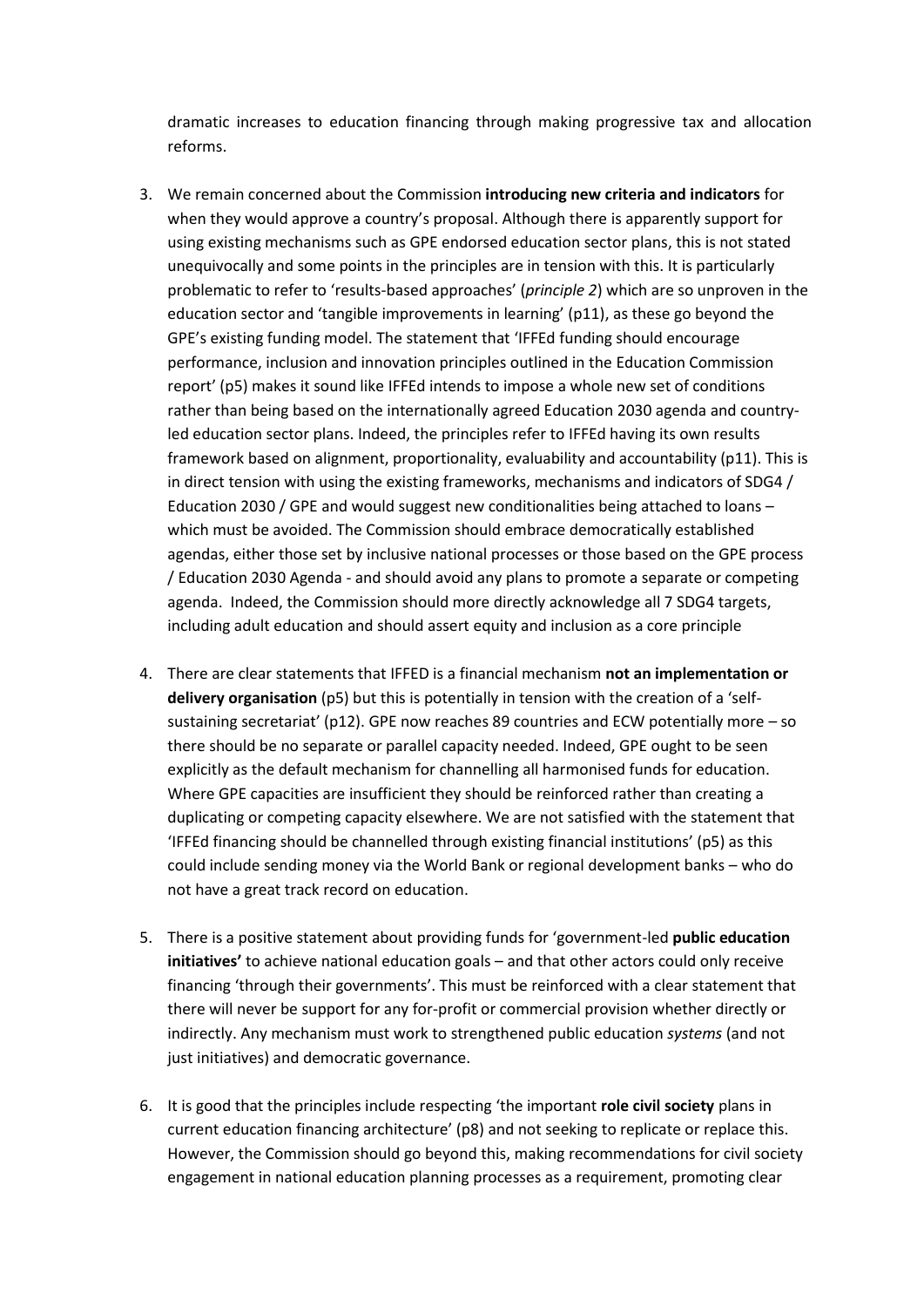guidelines to this effect. A note that recognises that shrinking political space presently undermines this in too many countries is important. There should also be clear commitments to transparently elected civil society representatives on any global education governance structures. There needs to be a more consistent engagement of civil society, including teacher unions, at all levels over any significant new mechanism proposed. The GCE movement is ready to contribute actively in broad national debates, including through supporting public hearings in parliaments and open media debate. It is important that public authorities and citizens alike are informed, involved, and have a say in mechanisms that could impact the content of public education policies and the future debt burden of their country.

- 7. We would welcome a statement that the Commission will always work in line with the **right to education** as articulated in human treaties and conventions and most national constitutions. Advancing the justiciability of the right to education can be transformational, as observed in the 2018 GEM Report.
- 8. We look forward to seeing a more **comprehensive updated document** about how IFFEd intends to function, enabling us to better address our concerns. Some of the challenges will lie in the detail of how IFFEd is designed and set up – which we recognise that a 'principles paper' cannot adequately address. We therefore make a call for full transparent sharing of information in good time so that there can be meaningful and full engagement (especially bearing in mind that our movement operates in English, French Spanish, Portuguese and Arabic).
- 9. In **conclusion** we urge the Education Commission to scale up its efforts in **other areas of education financing** such as supporting GPE, improving domestic resource mobilisation (which the Commission itself noted will be the source of 97% of additional funding) and promoting national / international mechanisms to advance tax justice linked to education financing. We are convinced that action to reform the global tax rules or set up an international financial transactions tax or other such measures offers the most sustainable and desirable path to follow for mobilising more international resources – and we are committed to collaborating with you on this front. We also recommend that the Education Commission further explores how to expand grant-based support for the existing mechanisms of GPE and ECW, how to harmonise IDA and ensure existing bilateral funding meets agreed targets. The commission should take maximum advantage of existing mechanisms within GPE such as the new Multiplier Fund and the proposed Education Sector Investment Cases. The Commission has the power to play a key role in promoting sustained national dialogue around education financing with Ministries of Finance and Heads of State – including in helping them to find new ways to factor in the long term returns to education investment within short and medium term economic and political cycles – and exploring how to put in place the progressive tax reforms that could trigger predictable education financing for a generation. African Ministers of Education have just committed themselves to looking at increasing 4S's – the share of the budget for education, the size of the government budget overall (the tax base), the sensitivity of allocations (based on equity) and the scrutiny of spending (to ensure money arrives). The Commission should do everything it